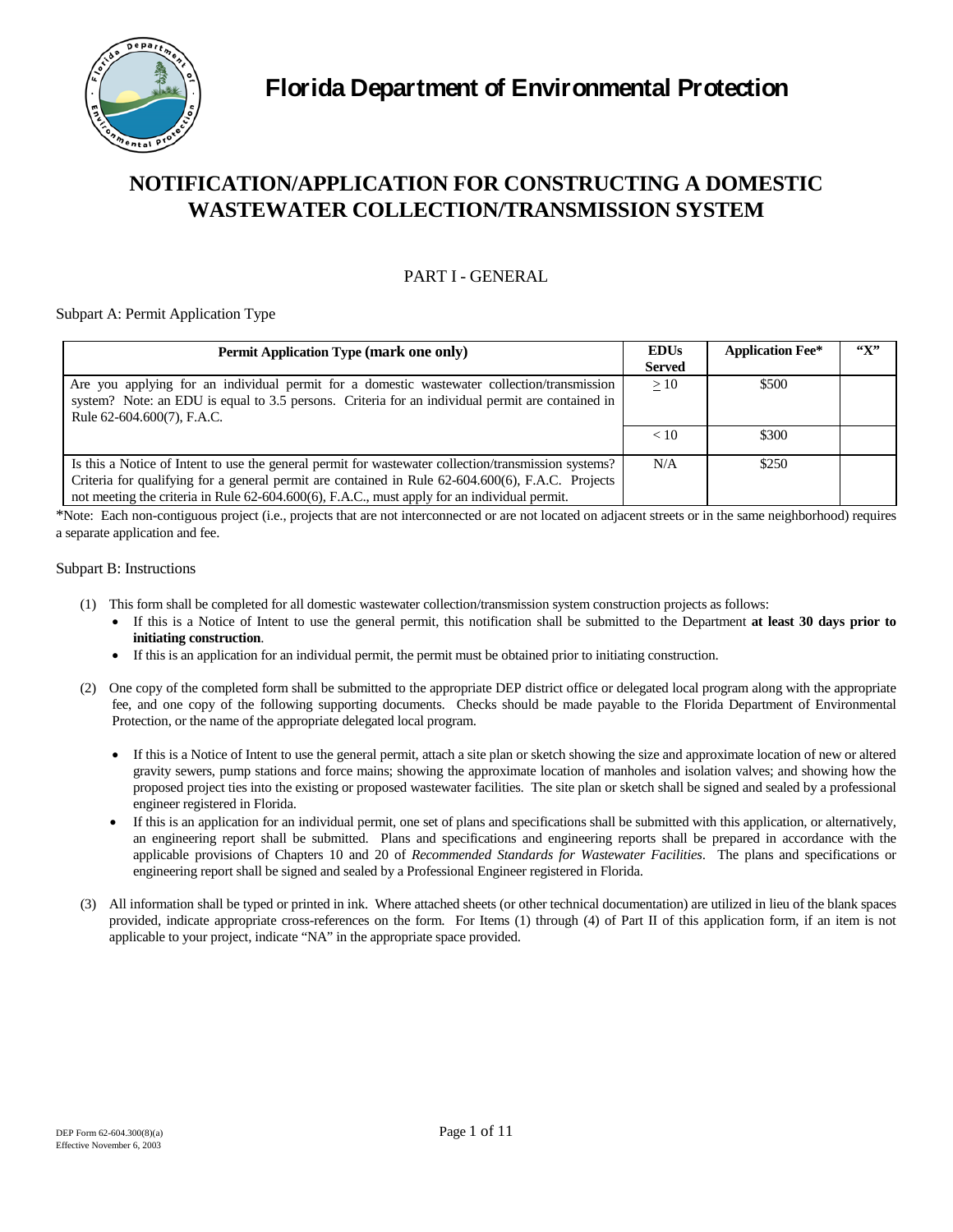# PART II – PROJECT DOCUMENTATION

| Name                            |     | Title |     |  |
|---------------------------------|-----|-------|-----|--|
| Company Name                    |     |       |     |  |
| Address                         |     |       |     |  |
| City                            |     | State | Zip |  |
| Telephone                       | Fax | Email |     |  |
|                                 |     |       |     |  |
| (2) General Project Information |     |       |     |  |
| Project Name                    |     |       |     |  |

Estimated date for: Start of construction Completion of construction Connections to existing system or treatment plant

#### (3) Project Capacity

| $A = Type of Unit$         | $B =$ Number of                                                                                                                                                                                                          | $C = Population$                                                                                      | $D = Total$     | $E = Per$   | $F = Total Average$ | $G = Peak$ |
|----------------------------|--------------------------------------------------------------------------------------------------------------------------------------------------------------------------------------------------------------------------|-------------------------------------------------------------------------------------------------------|-----------------|-------------|---------------------|------------|
|                            | Units                                                                                                                                                                                                                    | Per Unit                                                                                              | Population      | Capita Flow | Daily Flow          | hour flow  |
|                            |                                                                                                                                                                                                                          |                                                                                                       | (Columns B x C) |             | (Columns D x E)     |            |
| Single-Family Home         |                                                                                                                                                                                                                          |                                                                                                       |                 |             |                     |            |
| Mobile Home                |                                                                                                                                                                                                                          |                                                                                                       |                 |             |                     |            |
| Apartment                  |                                                                                                                                                                                                                          |                                                                                                       |                 |             |                     |            |
| Commercial, Institutional, |                                                                                                                                                                                                                          |                                                                                                       |                 |             |                     |            |
| or Industrial Facility*    |                                                                                                                                                                                                                          |                                                                                                       |                 |             |                     |            |
| Total                      | trace ar ar ac act ar ar ar ar ar ac ac ac ar ar ar ac ar ar ar ar ar ar ac ac ar ar ac ac ar ar ar a<br>the contract of the contract of the contract of the contract of the contract of the contract of the contract of | and an description of the description of the description of the description of the description of the |                 |             |                     |            |

\* Description of commercial, institutional, and industrial facilities and explanation of method used to estimate per capita flow for these facilities:

#### (4) Pump Station Data (attached additional sheets as necessary)

|          |      |         | Estimated Flow to the Station (GPD) |         |                                                 |  |
|----------|------|---------|-------------------------------------|---------|-------------------------------------------------|--|
| Location | Type | Maximum | Average                             | Minimum | <b>Operating Conditions</b><br>[GPM @ FT (TDH)] |  |
|          |      |         |                                     |         |                                                 |  |
|          |      |         |                                     |         |                                                 |  |
|          |      |         |                                     |         |                                                 |  |
|          |      |         |                                     |         |                                                 |  |
|          |      |         |                                     |         |                                                 |  |

#### (5) Collection/Transmission System Design Information

 A. This information must be completed for all projects by the applicant's professional engineer, and if applicable, those professional engineers in other disciplines who assisted with the design of the project.

 If this project has been designed to comply with the standards and criteria listed below, the engineer shall initial in ink before the with the standards or criteria, mark "X" before the appropriate standard or criteria and provide an explanation, including any standards or criteria. If any of the standards or criteria do not apply to this project or if this project has not been designed to comply applicable rule references, in (5)B. below.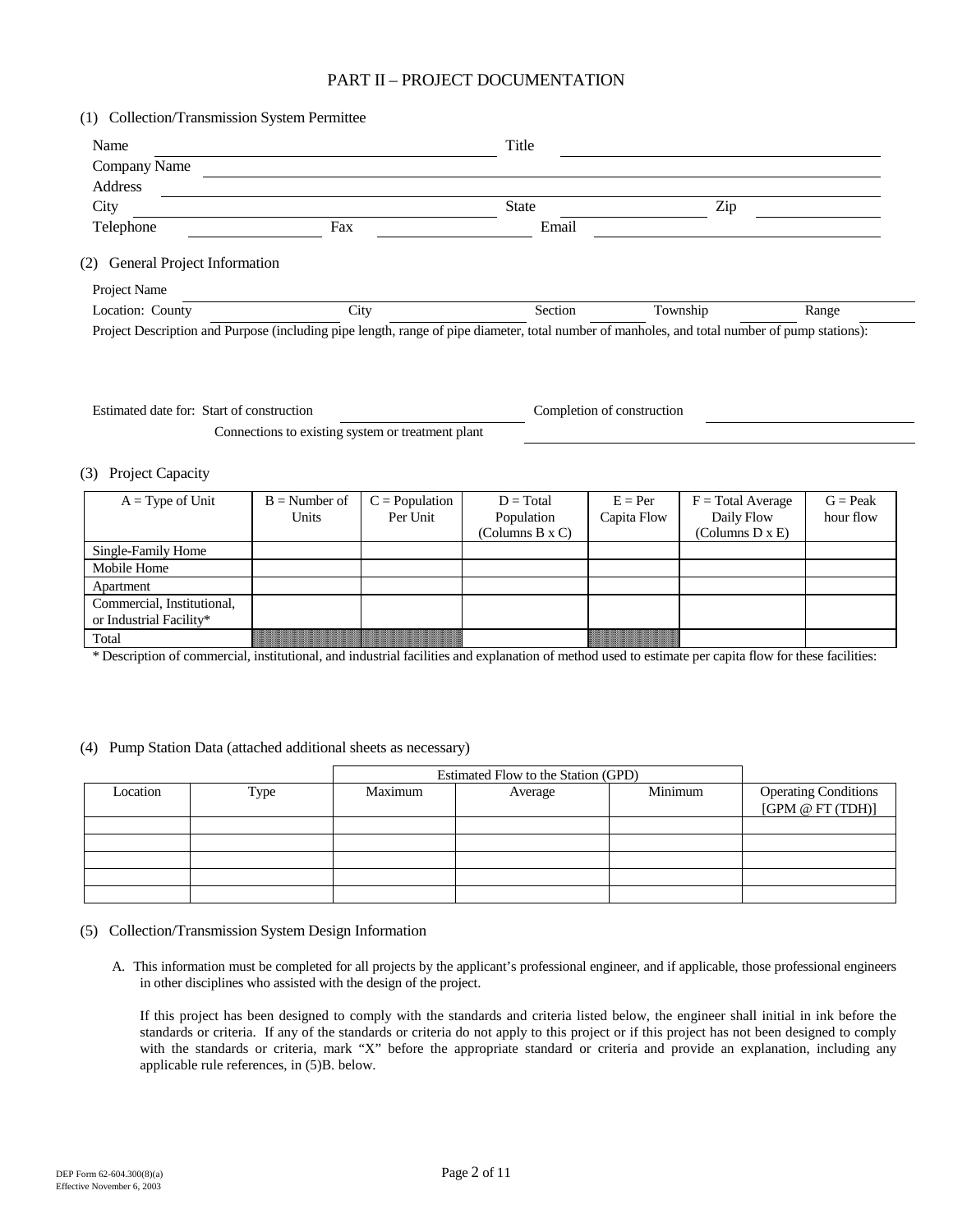Note, if the project has not been designed in accordance with the standards and criteria set forth in Rules 62-604.400(1) and (2), F.A.C., an application for an individual permit shall be submitted. However, if Rules 62-604.400(1) and (2), F.A.C., specifically allow for another alternative that will result in an equivalent level of reliability and public health protection, the project can be constructed using the general permit.

#### General Requirements

- 1. The project is designed based on an average daily flow of 100 gallons per capita plus wastewater flow from industrial plants and major institutional and commercial facilities unless water use data or other justification is used to better estimate the flow. The design includes an appropriate peaking factor, which covers I/I contributions and non-wastewater connections to those service lines. [RSWF 11.243]
- 2. Procedures are specified for operation of the collection/transmission system during construction. [RSWF 20.15]
- 3. The project is designed to be located on public right-of-ways, land owned by the permittee, or easements and to be located no closer than 100 feet from a public drinking water supply well and no closer than 75 feet from a private drinking water supply well; or documentation is provided in Part II.(5)B., showing that another alternative will result in an equivalent level of reliability and public health protection.  $[62-604.400(1)(b)$  and (c), F.A.C.]
- sewer or force main and with no water pipes passing through or coming into contact with any part of a sewer manhole. 4. The project is designed with no physical connections between a public or private potable water supply system and a [RSFW 38.1 and 48.5]
- 5. The project is designed to preclude the deliberate introduction of storm water, surface water, groundwater, roof runoff, subsurface drainage, swimming pool drainage, air conditioning system condensate water, non-contact cooling water except as provided by Rule 62-610.668(1), F.A.C., and sources of uncontaminated wastewater, except to augment the supply of reclaimed water in accordance with Rule 62-610.472(3)(c), F.A.C. [62-604.400(1)(d), F.A.C.]
- 6. The project is designed so that all new or relocated, buried sewers and force mains, are located in accordance with the separation requirements from water mains and reclaimed water lines of Rules  $62-604.400(2)(g)(h)$  and (i) and (3), F.A.C. Note, if the criteria of Rules  $62-604.400(2)(g)$  4. or (2)(i) 3., F.A.C., are used, describe in Part II.(5)BC. alternative construction features that will be provided to afford a similar level of reliability and public health protection. [62  $604.400(2)(g)$ , (h), and (i) and (3), F.A.C.]

#### Gravity Sewers

- 7. The project is designed with no public gravity sewer conveying raw wastewater less than 8 inches in diameter. [RSWF 33.1]
- 8. The design considers buoyancy of sewers, and appropriate construction techniques are specified to prevent flotation of the pipe where high groundwater conditions are anticipated. [RSWF 33.3}
	- 9. All sewers are designed with slopes to give mean velocities, when flowing full, of not less than 2.0 feet per second*,* based on Manning's formula using an "n" value of 0.013; or if it is not practicable to maintain these minimum slopes and the depth of flow will be 0.3 of the diameter or greater for design average flow, the owner of the system has been notified that additional sewer maintenance will be required. The pipe diameter and slope are selected to obtain the greatest practical velocities to minimize solids deposition problems. Oversized sewers are not specified to justify flatter slopes. [RSWF 33.41, 33.42, and 33.43]
- 10. Sewers are designed with uniform slope between manholes. [RWSF 33.44]
- 11. Where velocities greater than 15 fps are designed, provisions to protect against displacement by erosion and impact are specified. [RSWF 33.45]
	- 12. Sewers on 20% slopes or greater are designed to be anchored securely with concrete, or equal, anchors spaced as follows: not over 36 feet center to center on grades 20% and up to 35%; not over 24 feet center to center on grades 35% and up to 50%; and not over 16 feet center to center on grades 50% and over. [RSWF 33.46]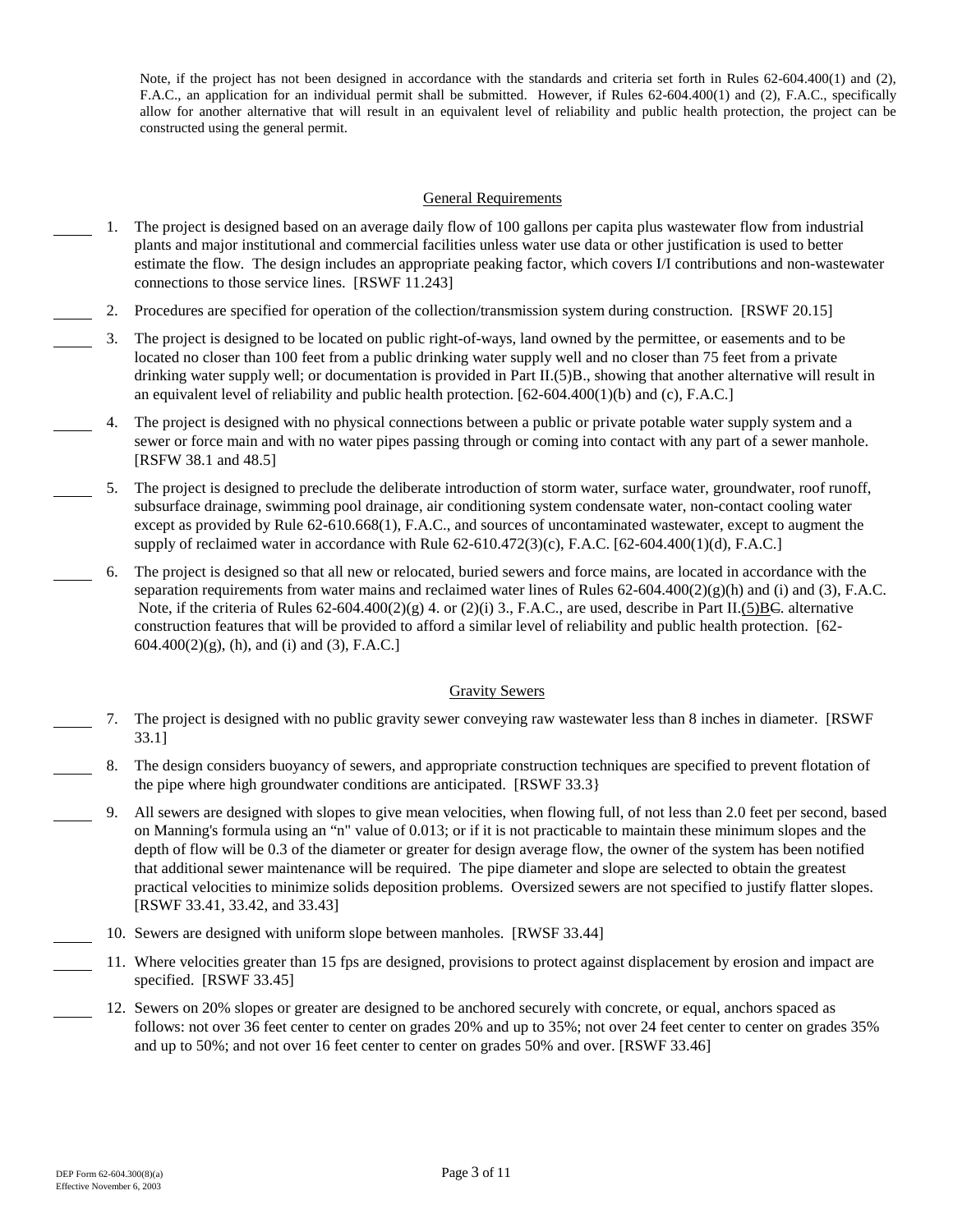- 13. Sewers 24 inches or less are designed with straight alignment between manholes. Where curvilinear sewers are proposed for sewers greater than 24 inches, the design specifies compression joints; ASTM or specific pipe manufacturer's maximum allowable pipe joint deflection limits are not exceeded; and curvilinear sewers are limited to simple curves which start and end at manholes. [RSWF 33.5]
- 14. Suitable couplings complying with ASTM specifications are required for joining dissimilar materials. [RSWF 33.7]
- 15. Sewers are designed to prevent damage from superimposed loads. [RSWF 33.7]
- 16. Appropriate specifications for the pipe and methods of bedding and backfilling are provided so as not to damage the pipe or its joints, impede cleaning operations and future tapping, nor create excessive side fill pressures and ovalation of the pipe, nor seriously impair flow capacity. [RSWF 33.81]
- devices. [RSWF 33.85] 17. Appropriate deflection tests are specified for all flexible pipe. Testing is required after the final backfill has been in place at least 30 days to permit stabilization of the soil-pipe system. Testing requirements specify: 1) no pipe shall exceed a deflection of 5%; 2) using a rigid ball or mandrel for the deflection test with a diameter not less than 95% of the base inside diameter or average inside diameter of the pipe, depending on which is specified in the ASTM specification, including the appendix, to which the pipe is manufactured; and 3) performing the test without mechanical pulling
- 18. Leakage tests are specified requiring that: 1) the leakage exfiltration or infiltration does not exceed 200 gallons per inch of pipe diameter per mile per day for any section of the system; 2) exfiltration or infiltration tests be performed with a minimum positive head of 2 feet; and 3) air tests, as a minimum, conform to the test procedure described in ASTM C-828 for clay pipe, ASTM C 924 for concrete pipe, ASTM F-1417 for plastic pipe, and for other materials appropriate test procedures. [RSWF 33.93, 33.94, and 33.95]
- 19. If an inverted siphon is proposed, documentation of its need is provided in Part II.(5)BC. Inverted siphons are designed with: 1) at least two barrels; 2) a minimum pipe size of 6 inches; 3) necessary appurtenances for maintenance, convenient flushing, and cleaning equipment; and 4) inlet and discharge structures having adequate clearances for cleaning equipment, inspection, and flushing. Design provides sufficient head and appropriate pipe sizes to secure velocities of at least 3.0 fps for design average flows. The inlet and outlet are designed so that the design average flow may be diverted to one barrel, and that either barrel may be cut out of service for cleaning. [RSWF 35]

#### Manholes

- 20. The project is designed with manholes at the end of each line; at all changes in grade, size, or alignment; at all intersections; and at distances not greater than 400 feet for sewers 15 inches or less and 500 feet for sewers 18 inches to 30 inches, except in the case where adequate modern cleaning equipment is available at distances not greater than 600 feet. [RSWF 34.1]
- 21. Design requires drop pipes to be provided for sewers entering manholes at elevations of 24 inches or more above the manhole invert. Where the difference in elevation between the incoming sewer and the manhole invert is less than 24 inches, the invert is designed with a fillet to prevent solids deposition. Inside drop connections (when necessary) are designed to be secured to the interior wall of the manhole and provide access for cleaning. Design requires the entire outside drop connection be encased in concrete. [RSWF 34.2]
- 22. Manholes are designed with a minimum diameter of 48 inches and a minimum access diameter of 22 inches. [RSWF 34.3]
	- 23. Design requires that a bench be provided on each side of any manhole channel when the pipe diameter(s) are less than the manhole diameter and that no lateral sewer, service connection, or drop manhole pipe discharges onto the surface of the bench. [RSWF 34.5]
	- 24. Design requires: 1) manhole lift holes and grade adjustment rings be sealed with non-shrinking mortar or other appropriate material; 2) inlet and outlet pipes be joined to the manhole with a gasketed flexible watertight connection or another watertight connection arrangement that allows differential settlement of the pipe and manhole wall; and 3) watertight manhole covers be used wherever the manhole tops may be flooded by street runoff or high water. [RSWF 34.6]
	- 25. Manhole inspection and testing for watertightness or damage prior to placing into service are specified. Air testing, if specified for concrete sewer manholes, conforms to the test procedures described in ASTM C-1244. [RSWF 34.7]
	- 26. Electrical equipment specified for use in manholes is consistent with Item 46 of this checklist. [RSWF 34.9]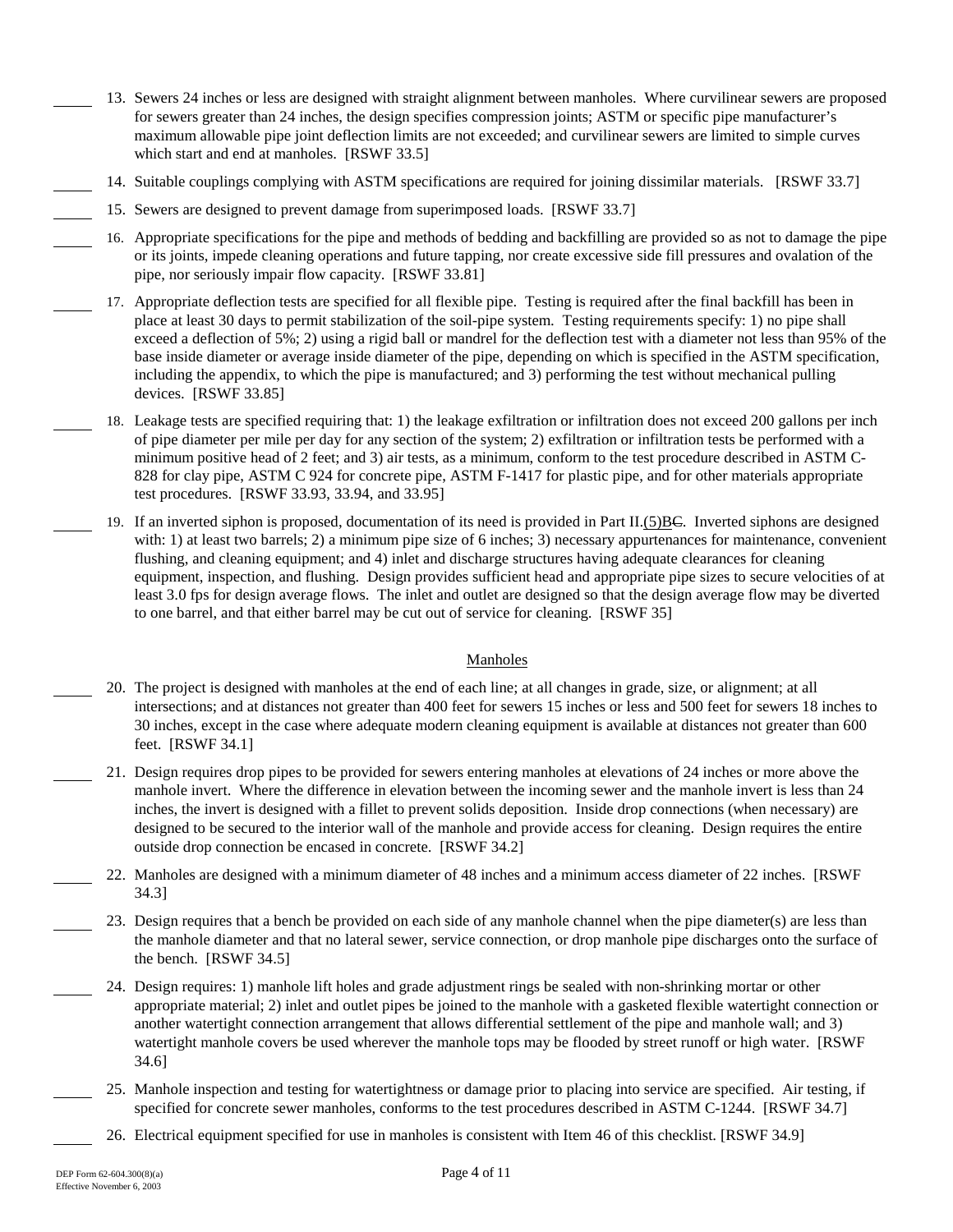#### Stream Crossings

- 27. Sewers and force mains entering or crossing streams are designed to be constructed of ductile iron pipe with mechanical joints or so they will remain watertight and free from changes in alignment or grade. Appropriate materials which will not readily erode, cause siltation, damage pipe during placement, or corrode the pipe are specified to backfill the trench. [RSWF 36.21 and 48.5]
- 28. Stream crossings are designed to incorporate valves or other flow regulating devices (which may include pump stations) on the shoreline or at such distances from form the shoreline to prevent discharge in the event the line is damaged. [62 604.400(2)(k)5., F.A.C.]
- 29. Sewers and force mains entering or crossing streams are designed at a sufficient depth below the natural bottom of the stream bed to protect the line. At a minimum, the project is designed with subaqueous lines to be buried at least three feet below the design or actual bottom, whichever is deeper, of a canal and other dredged waterway or the natural bottom of streams, rivers, estuaries, bays, and other natural water bodies; or if it is not practicable to design the project with less than three-foot minimum cover, alternative construction features (e.g. a concrete cap, sleeve, or some other properly engineered device to insure adequate protection of the line) are described in Part II.C.  $[62-604.400(2)(k)1, F.A.C.,$  and RSWF 36.11]
- where anchoring is normally expected. [62-604.400(2)(k)2., F.A.C.] 30. Specifications require permanent warning signs be placed on the banks of canals, streams, and rivers clearly identifying the nature and location (including depths below design or natural bottom) of subaqueous crossings and suitably fixed signs be placed at the shore, for subaqueous crossings of lakes, bays, and other large bodies of water, and in any area
- 31. Provisions for testing the integrity of subaqueous lines are specified. [62-604.400(2)(k)4., F.A.C.]
- 32. Supports are designed for all joints in pipes utilized for aerial crossings and to prevent overturning and settlement. Expansion jointing is specified between above ground and below ground sewers and force mains. The design considers the impact of floodwaters and debris. [RSWF 37 and 48.5]
- 33. Aerial crossings are designed to maintain existing or required navigational capabilities within the waterway and to reserve riparian rights of adjacent property owners. [62-604.400(2)(k)3., F.A.C.]

#### Pump Stations

- 34. In areas with high water tables, pump stations are designed to withstand flotation forces when empty. When siting the pump station, the design considers the potential for damage or interruption of operation because of flooding. Pump station structures and electrical and mechanical equipment are designed to be protected from physical damage by the 100-year flood. Pump stations are designed to remain fully operational and accessible during the 25-year flood unless lesser flood levels are appropriate based on local considerations, but not less than the 10-year flood. [62-604.400(2)(e), F.A.C.]
- 35. Pump stations are designed to be readily accessible by maintenance vehicles during all weather conditions. [RSWF 41.2]
- 36. Wet well and pump station piping is designed to avoid operational problems from the accumulation of grit. [RSWF 41.3]
- 37. Dry wells, including their superstructure, are designed to be completely separated from the wet well. Common walls are designed to be gas tight. [RSWF 42.21]
	- 38. The design includes provisions to facilitate removing pumps, motors, and other mechanical and electrical equipment. [RSWF 42.22]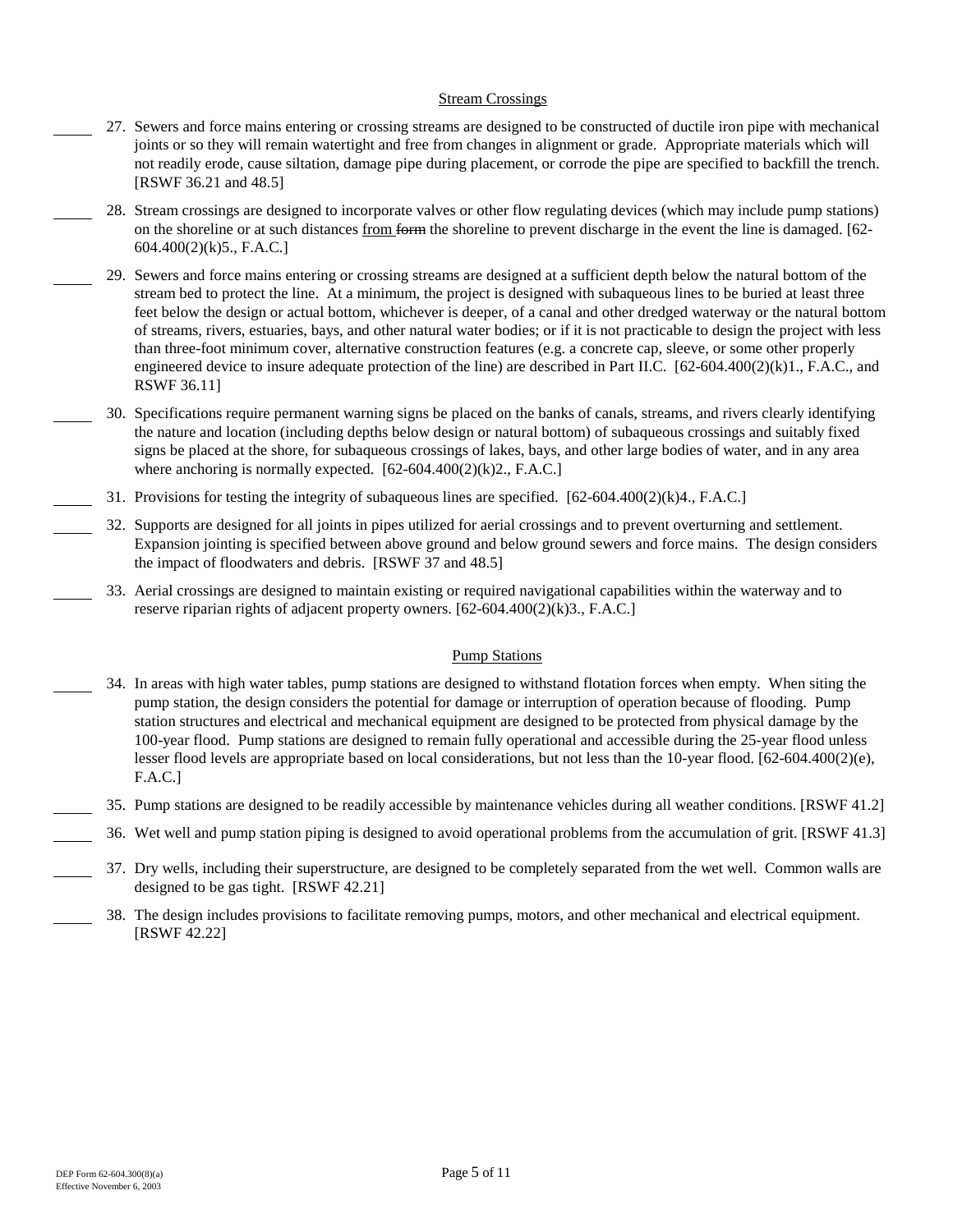- 39. The design includes provisions for: 1) suitable and safe means of access for persons wearing self-contained breathing apparatus are provided to dry wells, and to wet wells; 2) stairway access to wet wells more than 4 feet deep containing either bar screens or mechanical equipment requiring inspection or maintenance; 3) for built-in-place pump stations, a stairway to the dry well with rest landings at vertical intervals not to exceed 12 feet; 4) for factory-built pump stations over 15 feet deep, a rigidly fixed landing at vertical intervals not to exceed 10 feet unless a manlift or elevator is provided; and 5) where a landing is used, a suitable and rigidly fixed barrier to prevent an individual from falling past the intermediate landing to a lower level. If a manlift or elevator is provided, emergency access is included in the design. [RSWF 42.23]
- 40. Specified construction materials are appropriate under conditions of exposure to hydrogen sulfide and other corrosive gases, greases, oils, and other constituents frequently present in wastewater. [RSWF 42.25]
- 41. Except for low-pressure grinder or STEP systems, multiple pumps are specified, and each pump has an individual intake. Where only two units are specified, they are of the same size. Specified units have capacity such that, with any unit out of service, the remaining units will have capacity to handle the design peak hourly flow. [RSWF 42.31 and 42.36]
- 42. Bar racks are specified for pumps handling wastewater from 30 inch or larger diameter sewers. Where a bar rack is specified, a mechanical hoist is also provided. The design includes provisions for appropriate protection from clogging for small pump stations. [RSWF 42.322]
- 43. Pumps handling raw wastewater are designed to pass spheres of at least 3 inches in diameter. Pump suction and discharge openings are designed to be at least 4 inches in diameter. [RSWF 42.33] (Note, this provision is not applicable to grinder pumps.)
- 44. The design requires pumps be placed such that under normal operating conditions they will operate under a positive suction head, unless pumps are suction-lift pumps. [RSWF 42.34]
- 45. The design requires: 1) pump stations be protected from lightning and transient voltage surges; and 2) pump stations be equipped with lighting arrestors, surge capacitors, or other similar protection devices and phase protection. Note, pump stations serving a single building are not required to provide surge protection devices if not necessary to protect the pump station. [62-604.400(2)(b), F.A.C.]
- 46. The design requires 1) electrical systems and components (e.g., motors, lights, cables, conduits, switch boxes, control circuits, etc.) in raw wastewater wet wells, or in enclosed or partially enclosed spaces where hazardous concentrations of flammable gases or vapors may be present, comply with the National Electrical Code requirements for Class I Group D, Division 1 locations; 2) electrical equipment located in wet wells be suitable for use under corrosive conditions; 3) each flexible cable be provided with a watertight seal and separate strain relief; 4) a fused disconnect switch located above ground be provided for the main power feed for all pump stations; 5) electrical equipment exposed to weather to meet the requirements of weatherproof equipment NEMA 3R or 4; 6) a 110 volt power receptacle to facilitate maintenance be provided inside the control panel for pump stations that have control panels outdoors; and 7) ground fault interruption protection be provided for all outdoor outlets. [RSWF 42.35]
- 47. The design requires a sump pump equipped with dual check valves be provided in dry wells to remove leakage or drainage with discharge above the maximum high water level of the wet well. [RSWF 42.37]
- 48. Pump station design capacities are based on the peak hourly flow and are adequate to maintain a minimum velocity of 2 feet per second in the force main. [RSWF 42.38]
- 49. The design includes provisions to automatically alternate the pumps in use. [RSWF 42.4]
- 50. The design requires: 1) suitable shutoff valves be placed on the suction line of dry pit pumps; 2) suitable shutoff and check valves be placed on the discharge line of each pump (except on screw pumps); 3) a check valve be located between the shutoff valve and the pump; 4) check valves be suitable for the material being handled; 5) check valves be placed on the horizontal portion of discharge piping (except for ball checks, which may be placed in the vertical run); 6) all valves be capable of withstanding normal pressure and water hammer; and 7) all shutoff and check valves be operable from the floor level and accessible for maintenance. [RSWF 42.5]
- 51. The effective volume of wet wells is based on design average flows and a filling time not to exceed 30 minutes unless the facility is designed to provide flow equalization. The pump manufacturer's duty cycle recommendations were utilized in selecting the minimum cycle time. [RSWF 42.62]
- 52. The design requires wet well floors have a minimum slope of 1 to 1 to the hopper bottom and the horizontal area of hopper bottoms be no greater than necessary for proper installation and function of the inlet. [RSWF 42.63]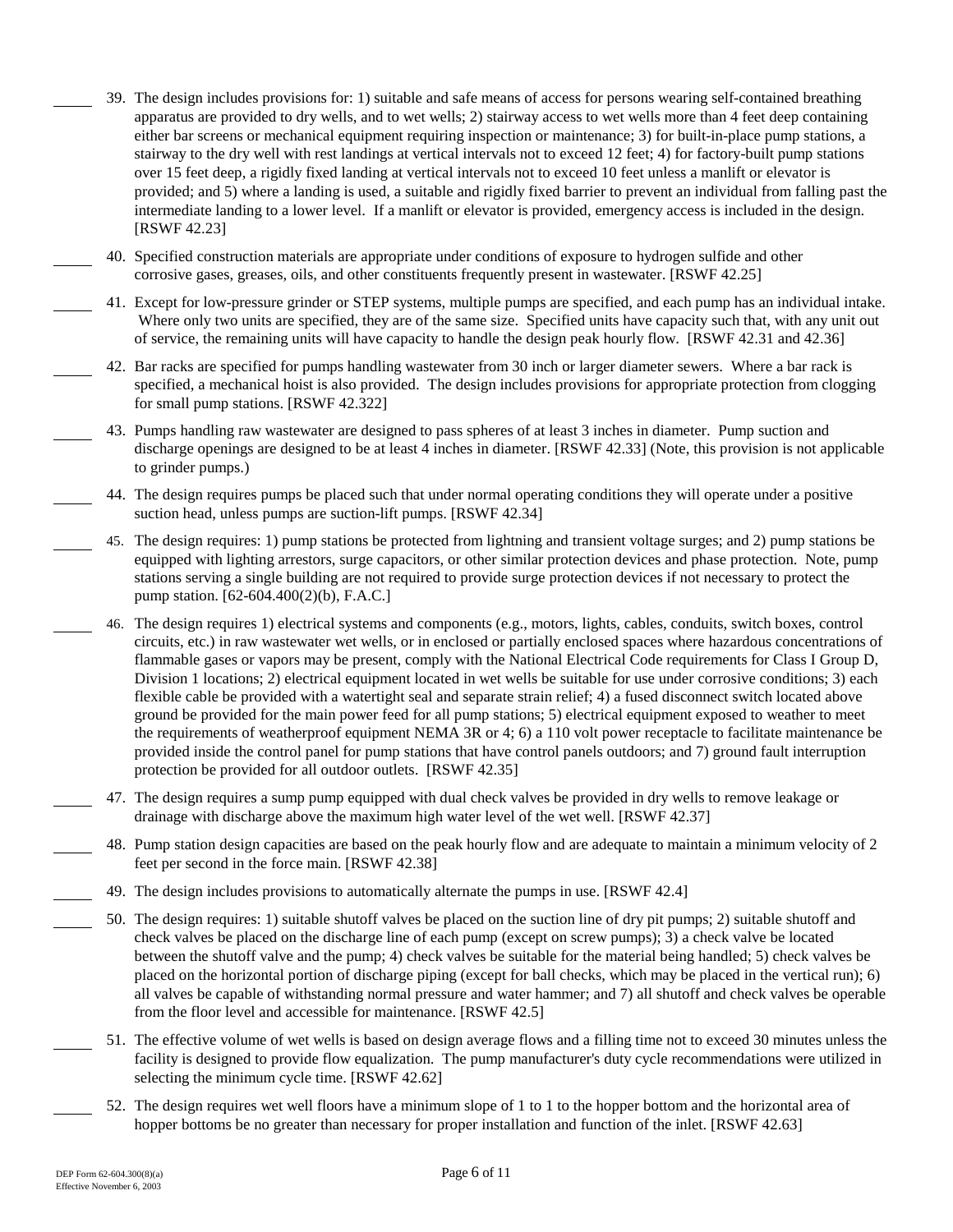- 53. For covered wet wells, the design provides for air displacement to the atmosphere, such as an inverted "j" tube or other means. [RSWF 42.64]
- 54. The design provides for adequate ventilation all pump stations; mechanical ventilation where the dry well is below the ground surface; permanently installed ventilation if screens or mechanical equipment requiring maintenance or inspection are located in the wet well. Pump stations are designed with no interconnection between the wet well and dry well ventilation systems. [RSWF 42.71]

55. The design requires all intermittently operated ventilation equipment to be interconnected with the respective pit lighting system and the manual lighting/ventilation switch to override the automatic controls. [RSWF 42.73]

56. The design requires the fan wheels of ventilation systems be fabricated from non-sparking material and automatic heating and dehumidification equipment be provided in all dry wells. [RSWF 42.74]

- 57. If wet well ventilation is continuous, design provides for at least 12 complete 100% fresh air changes per hour; if wet well ventilation is intermittent, design provides for at least 30 complete 100% fresh air changes per hour; and design requires air to be forced into wet wells by mechanical means rather than solely exhausted from the wet well. [RSWF 42.75]
- 58. If dry well ventilation is continuous, design provides at least 6 complete 100% fresh air changes per hour; and dry well ventilation is intermittent, design provides for at least 30 complete 100% fresh air changes per hour, unless a system of two speed ventilation with an initial ventilation rate of 30 changes per hour for 10 minutes and automatic switch over to 6 changes per hour is used to conserve heat. [RSWF 42.76]
- 59. Pump stations are designed and located on the site to minimize adverse effects from odors, noise, and lighting. [62 604.400(2)(c), F.A.C.]
- 60. The design requires pump stations be enclosed with a fence or otherwise designed with appropriate features to discourage the entry of animals and unauthorized persons. Posting of an unobstructed sign made of durable weather resistant material at a location visible to the public with a telephone number for a point of contact in case of emergency is specified. [62-604.400(2)(d), F.A.C.]
- 61. The design requires suitable devices for measuring wastewater flow at all pump stations. Indicating, totalizing, and recording flow measurement are specified for pump stations with a 1200 gpm or greater design peak flow. [RSWF 42.8]
- 62. The project is designed with no physical connections between any potable water supplies and pump stations. If a potable water supply is brought to a station, reduced-pressure principle backflow-prevention assemblies are specified. [RSWF 42.9 and 62-555.30(4), F.A.C.]

#### Additional Items to be Completed for Suction-Lift Pump Stations

- 63. The design requires all suction-lift pumps to be either self-priming or vacuum-priming and the combined total of dynamic suction-lift at the "pump off" elevation and required net positive suction head at design operating conditions not to exceed 22 feet. For self-priming pumps, the design requires: 1) pumps be capable of rapid priming and repriming at the "lead pump on" elevation with self-priming and repriming accomplished automatically under design operating conditions; 2) suction piping not to exceed the size of the pump suction or 25 feet in total length; and 3) priming lift at the "lead pump on" elevation to include a safety factor of at least 4 feet from the maximum allowable priming lift for the specific equipment at design operating conditions. For vacuum-priming pump stations, the design requires dual vacuum pumps capable of automatically and completely removing air from the suction-lift pumps and the vacuum pumps be adequately protected from damage due to wastewater. [RSWF 43.1]
- 64. The design requires: 1) suction-lift pump equipment compartments to be above grade or offset and to be effectively isolated from the wet well to prevent a hazardous and corrosive sewer atmosphere from entering the equipment compartment; 2) wet well access not to be through the equipment compartment and to be at least 24 inches in diameter; 3) gasketed replacement plates be provided to cover the opening to the wet well for pump units to be remove for service; and 4) no valving be located in the wet well. [RSWF 43.2]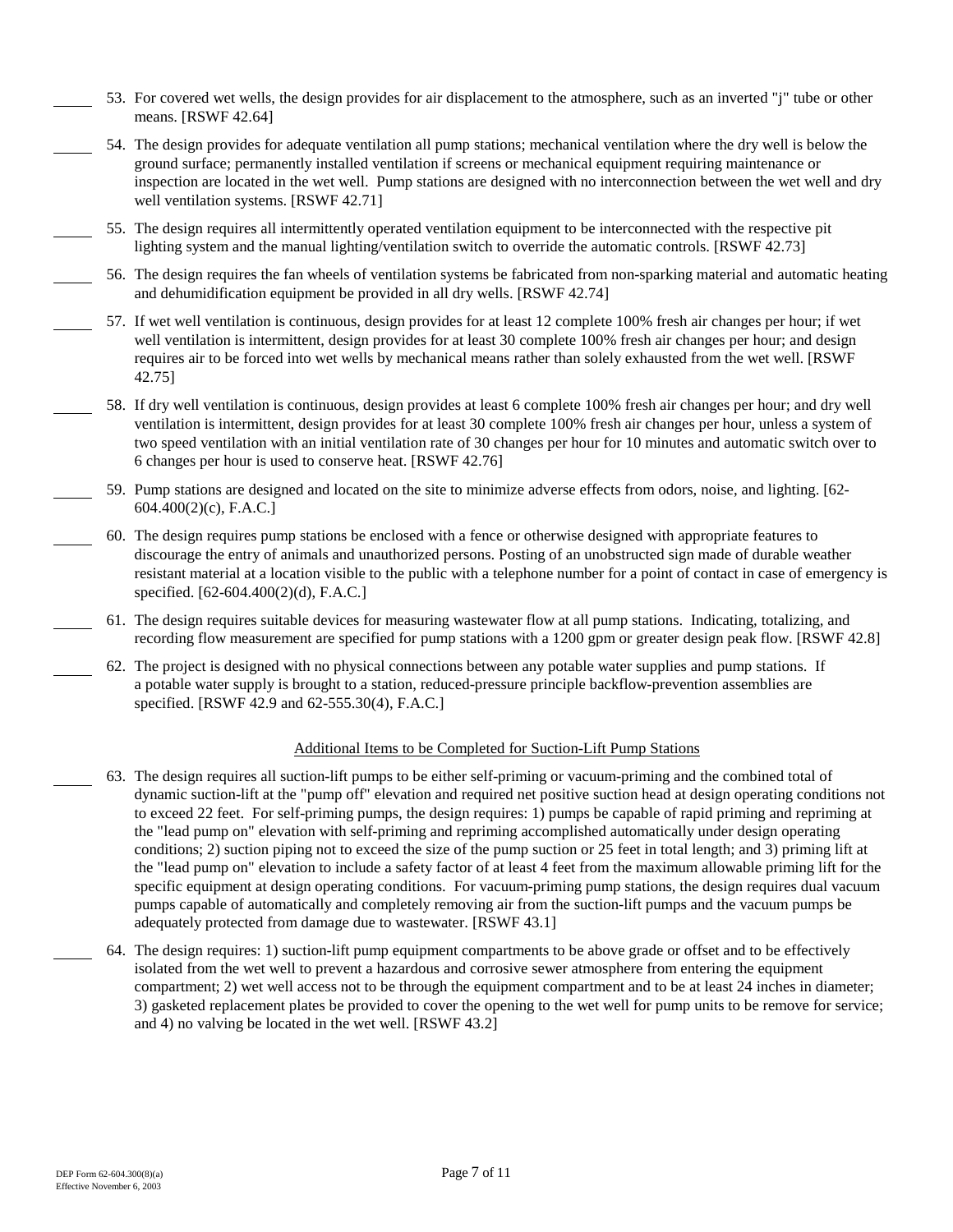#### Additional Items to be Completed for Submersible Pump Stations

- during a portion of each pump cycle and to meet the requirements of the National Electrical Code for such units. 65. Submersible pumps and motors are designed specifically for raw wastewater use, including totally submerged operation Provisions for detecting shaft seal failure or potential seal failure are included in the design. [RSWF 44.1]
- 66. The design requires submersible pumps be readily removable and replaceable without dewatering the wet well or disconnecting any piping in the wet well. [RSWF 44.2]
- 67. In submersible pump stations, electrical supply, control, and alarm circuits are designed to provide strain relief; to allow disconnection from outside the wet well; and to protect terminals and connectors from corrosion by location outside the wet well or through use of watertight seals. [RSWF 44.31]
- 68. In submersible pump stations, the design requires the motor control center to be located outside the wet well, readily accessible, and protected by a conduit seal or other appropriate measures meeting the requirements of the National Electrical Code, to prevent the atmosphere of the wet well from gaining access to the control center. If a seal is specified, the motor can be removed and electrically disconnected without disturbing the seal. The design requires control equipment exposed to weather to meet the requirements of weatherproof equipment NEMA 3R or 4. [RSWF 44.32]
- 69. In submersible pump stations, the design requires: 1) pump motor power cords be flexible and serviceable under conditions of extra hard usage and to meet the requirements of the National Electrical Code standards for flexible cords in wastewater pump stations; 2) ground fault interruption protection be used to de-energize the circuit in the event of any failure in the electrical integrity of the cable; and 3) power cord terminal fittings be corrosion-resistant and constructed in a manner to prevent the entry of moisture into the cable, provided with strain relief appurtenances, and designed to facilitate field connecting. [RSWF 44.33]
- 70. In submersible pump stations, the design requires all shut-off and check valves be located in a separate valve pit. Provisions to remove or drain accumulated water from the valve pit are included in the design. [RSWF 44.4]

#### Emergency Operations for Pump Stations

- 71. Pump stations are designed with an alarm system which activates in cases of power failure, sump pump failure, pump failure, unauthorized entry, or any cause of pump station malfunction. Pump station alarms are designed to be telemetered to a facility that is manned 24 hours a day. If such a facility is not available and a 24-hour holding capacity is not provided, the alarm is designed to be telemetered to utility offices during normal working hours and to the home of the responsible person(s) in charge of the lift station during off-duty hours. Note, if an audio-visual alarm system with a self-contained power supply is provided in lieu of a telemetered system, documentation is provided in Part II.(5)BC. showing an equivalent level of reliability and public health protection. [RSWF 45]
- larger, the design requires uninterrupted pumping capability be provided, including an in-place emergency generator. 72. The design requires emergency pumping capability be provided for all pump stations. For pump stations that receive flow from one or more pump stations through a force main or pump stations discharging through pipes 12 inches or Where portable pumping and/or generating equipment or manual transfer is used, the design includes sufficient storage capacity with an alarm system to allow time for detection of pump station failure and transportation and connection of emergency equipment.  $[62-604.400(2)(a)1$ . and 2., F.A.C., and RSWF 46.423 and 46.433]
- 73. The design requires: 1) emergency standby systems to have sufficient capacity to start up and maintain the total rated running capacity of the station, including lighting, ventilation, and other auxiliary equipment necessary for safety and proper operation; 2) special sequencing controls be provided to start pump motors unless the generating equipment has capacity to start all pumps simultaneously with auxiliary equipment operating; 3) a riser from the force main with rapid connection capabilities and appropriate valving be provided for all pump stations to hook up portable pumps; and 4) all pump station reliability design features be compatible with the available temporary service power generating and pumping equipment of the authority responsible for operation and maintenance of the collection/transmission system. [62-604.400(2)(a)3., F.A.C., and RSWF 46.431]
- 74. The design provides for emergency equipment to be protected from operation conditions that would result in damage to the equipment and from damage at the restoration of regular electrical power. [RSWF 46.411, 46.417, and 46.432]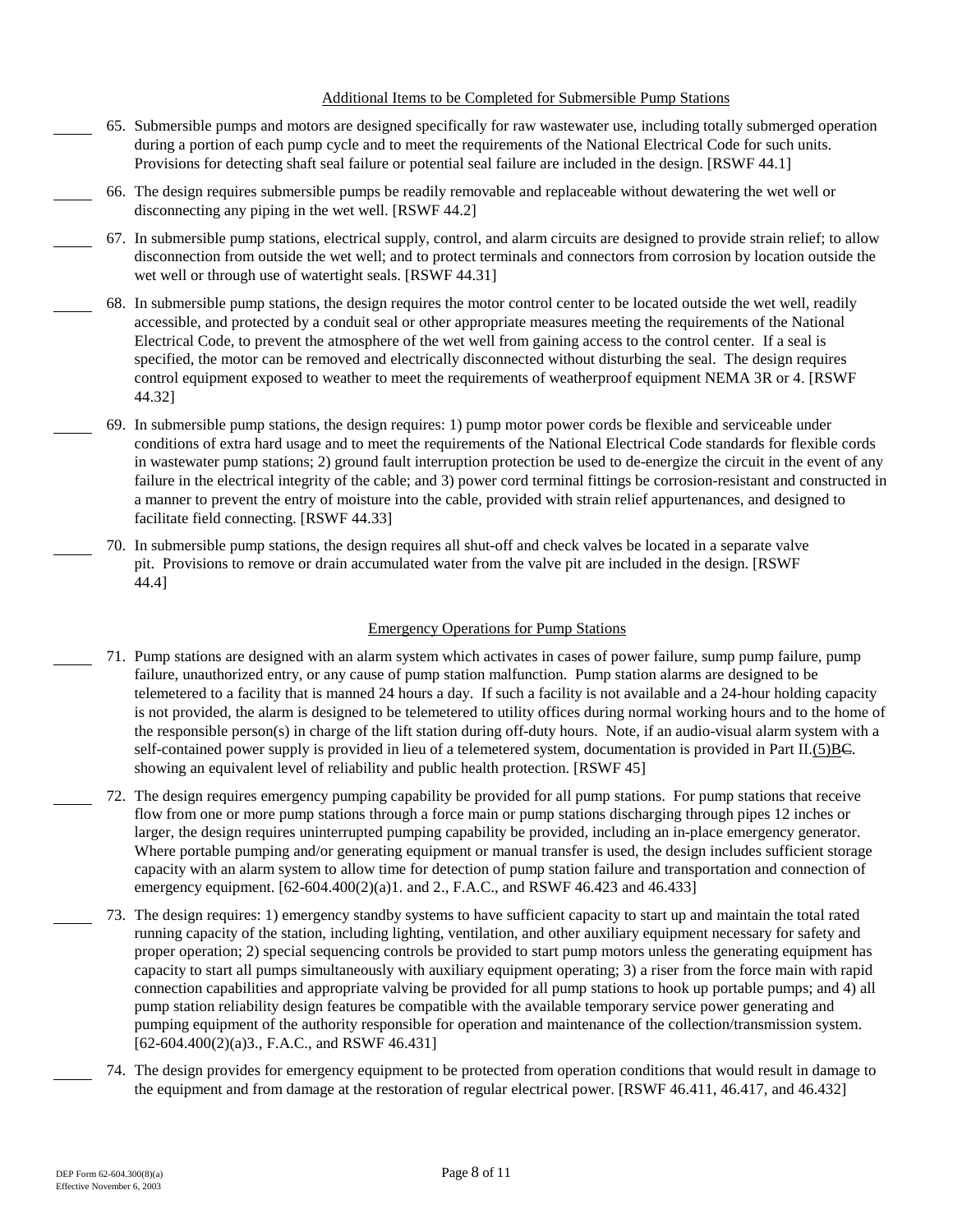- 75. For permanently-installed internal combustion engines, underground fuel storage and piping facilities are designed in accordance with applicable state and federal regulations; and the design requires engines to be located above grade with adequate ventilation of fuel vapors and exhaust gases. [RSWF 46.414 and 46.415]
- 76. For permanently-installed or portable engine-driven pumps are used, the design includes provisions for manual start-up. [RSWF 46.422]
- 77. Where independent substations are used for emergency power, each separate substation and its associated transmission lines is designed to be capable of starting and operating the pump station at its rated capacity. [RSWF 46.44]

#### Force Mains

- 78. Force mains are designed to maintain, at design pumping rates, a cleansing velocity of at least 2 feet per second. The minimum force main diameter specified for raw wastewater is not less than 4 inches. [RSWF 48.1]
- 79. The design requires: 1) branches of intersecting force mains be provided with appropriate valves such that one branch may be shut down for maintenance and repair without interrupting the flow of other branches; and 2) stubouts on force mains, placed in anticipation of future connections, be equipped with a valve to allow such connection without interruption of service. [62-604.400(2)(f), F.A.C.]
- 80. The design requires air relief valves be placed at high points in the force main to prevent air locking. [RSWF 48.2]
- 81. Specified force main pipe and joints are equal to water main strength materials suitable for design conditions. The force main, reaction blocking, and station piping are designed to withstand water hammer pressures and stresses associated with the cycling of wastewater pump stations. [RSWF 48.4]
- 82. When the Hazen and Williams formula is used to calculate friction losses through force mains, the value for "C" is 100 for unlined iron or steel pipe for design. For other smooth pipe materials, such as PVC, polyethylene, lined ductile iron, the value for C does not exceed 120 for design. [RSWF 48.61]
- 83. Where force mains are constructed of material, which might cause the force main to be confused with potable water mains, specifications require the force main to be clearly identified. [RSWF 48.7]
	- 84. Leakage tests for force mains are specified including testing methods and leakage limits. [RSWF 48.8]

\*RSWF = *Recommended Standards for Wastewater Facilities* (1997) as adopted by rule 62-604.300(5)(g), F.A.C.

B. Explanation for Requirements or Standards Marked "X" in II(5)A. Above (Attach additional sheets if necessary):

## PART III - CERTIFICATIONS

#### (1) Collection/Transmission System Permittee

I, the undersigned owner or authorized representative\* of

 prepare a certification of completion of construction, and to review record drawings for adequacy. Further, I agree to provide an appropriate am fully aware that the statements made in this application for a construction permit are true, correct and complete to the best of my knowledge and belief. I agree to retain the design engineer or another professional engineer registered in Florida, to conduct on-site observation of construction, to operation and maintenance manual for the facilities pursuant to Rule 62-604.500(4), F.A.C., and to retain a professional engineer registered in Florida to examine (or to prepare if desired) the manual. I am fully aware that Department approval must be obtained before this project is placed into service for any purpose other than testing for leaks and testing equipment operation.

| $\sim$<br>.<br>. | Date        |  |
|------------------|-------------|--|
| N<br>Name        | -<br>I Iric |  |

*\*Attach a letter of authorization.*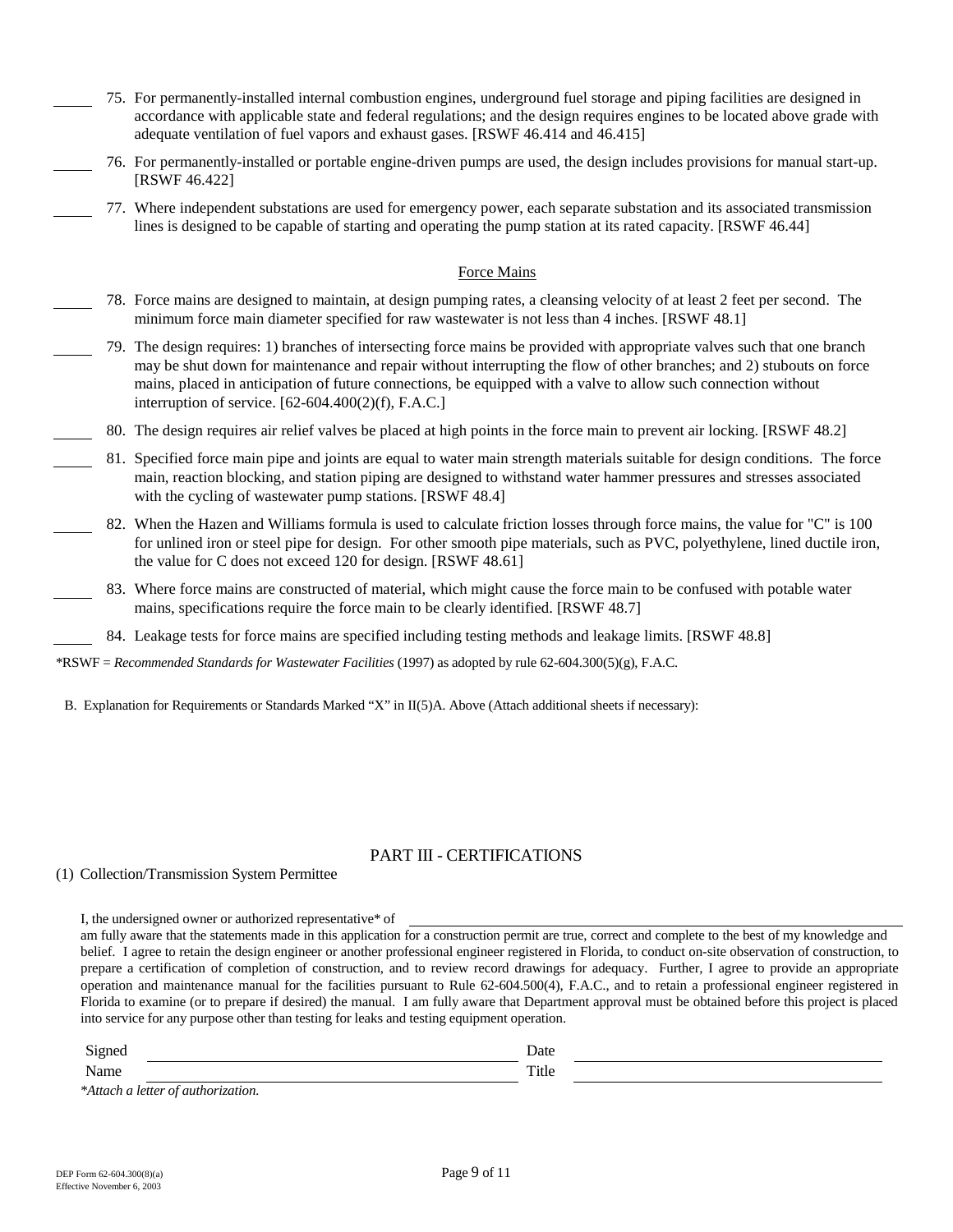## (2) Owner of Collection/Transmission System

| Owner of this project after it is placed into service. I agree that we will operate and maintain this project in a manner that will comply with<br>applicable Department rules. Also I agree that we will promptly notify the Department if we sell or legally transfer ownership of this project. |                       |                        |                                                                                                                       |  |
|----------------------------------------------------------------------------------------------------------------------------------------------------------------------------------------------------------------------------------------------------------------------------------------------------|-----------------------|------------------------|-----------------------------------------------------------------------------------------------------------------------|--|
|                                                                                                                                                                                                                                                                                                    |                       |                        |                                                                                                                       |  |
|                                                                                                                                                                                                                                                                                                    | Date                  |                        |                                                                                                                       |  |
| Signed<br><u> 1980 - Johann Barn, mars ann an t-Amhain Aonaich an t-Aonaich an t-Aonaich ann an t-Aonaich ann an t-Aonaich</u><br>Name                                                                                                                                                             | Title                 |                        | <u> 1980 - Johann Barn, mars ann an t-Amhain Aonaich an t-Aonaich an t-Aonaich an t-Aonaich an t-Aonaich an t-Aon</u> |  |
| Company Name                                                                                                                                                                                                                                                                                       |                       |                        |                                                                                                                       |  |
| Address                                                                                                                                                                                                                                                                                            |                       |                        |                                                                                                                       |  |
| City                                                                                                                                                                                                                                                                                               | <b>State</b>          |                        | Zip                                                                                                                   |  |
| Fax<br>Telephone                                                                                                                                                                                                                                                                                   | Email                 |                        |                                                                                                                       |  |
| * Attach a letter of authorization.                                                                                                                                                                                                                                                                |                       |                        |                                                                                                                       |  |
| (3) Wastewater Facility Serving Collection/Transmission System**                                                                                                                                                                                                                                   |                       |                        |                                                                                                                       |  |
| If this is a Notice of Intent to use a general permit, check here:                                                                                                                                                                                                                                 |                       |                        |                                                                                                                       |  |
|                                                                                                                                                                                                                                                                                                    |                       |                        |                                                                                                                       |  |
| The undersigned owner or authorized representative* of the<br>hereby certifies that the above referenced facility has the capacity to receive the wastewater generated by the proposed collection system; is in                                                                                    |                       |                        | wastewater facility                                                                                                   |  |
| compliance with the capacity analysis report requirements of Rule 62-600.405, F.A.C.; is not under a Department order associated with                                                                                                                                                              |                       |                        |                                                                                                                       |  |
| effluent violations or the ability to treat wastewater adequately; and will provide the necessary treatment and disposal as required by                                                                                                                                                            |                       |                        |                                                                                                                       |  |
| Chapter 403, F.S., and applicable Department rules.                                                                                                                                                                                                                                                |                       |                        |                                                                                                                       |  |
|                                                                                                                                                                                                                                                                                                    |                       |                        |                                                                                                                       |  |
|                                                                                                                                                                                                                                                                                                    |                       |                        |                                                                                                                       |  |
| If this is an application for an individual permit, check one:                                                                                                                                                                                                                                     |                       |                        |                                                                                                                       |  |
| The undersigned owner or authorized representative* of the                                                                                                                                                                                                                                         |                       |                        | wastewater facility                                                                                                   |  |
| hereby certifies that the above referenced facility has and will have adequate reserve capacity to accept the flow from this project and will                                                                                                                                                      |                       |                        |                                                                                                                       |  |
| provide the necessary treatment and disposal as required by Chapter 403, F.S., and applicable Department rules.                                                                                                                                                                                    |                       |                        |                                                                                                                       |  |
|                                                                                                                                                                                                                                                                                                    |                       |                        |                                                                                                                       |  |
|                                                                                                                                                                                                                                                                                                    |                       |                        |                                                                                                                       |  |
| The undersigned owner or authorized representative* of the                                                                                                                                                                                                                                         |                       |                        | wastewater facility                                                                                                   |  |
| hereby certifies that the above referenced facility currently does not have, but will have prior to placing the proposed project into operation,<br>adequate reserve capacity to accept the flow from this project and will provide the necessary treatment and disposal as required by Chapter    |                       |                        |                                                                                                                       |  |
| 403, F.S., and applicable Department rules.                                                                                                                                                                                                                                                        |                       |                        |                                                                                                                       |  |
| Name of Treatment Plant Serving Project                                                                                                                                                                                                                                                            |                       |                        |                                                                                                                       |  |
| County                                                                                                                                                                                                                                                                                             |                       | City                   |                                                                                                                       |  |
| DEP permit number<br>FL                                                                                                                                                                                                                                                                            |                       | <b>Expiration Date</b> |                                                                                                                       |  |
| Maximum monthly average daily flow over the last 12 month period                                                                                                                                                                                                                                   |                       | <b>MGD</b>             | Month(s) used                                                                                                         |  |
| Maximum three-month average daily flow over the last 12 month period                                                                                                                                                                                                                               |                       | <b>MGD</b>             | Month(s) used                                                                                                         |  |
| Current permitted capacity                                                                                                                                                                                                                                                                         |                       | $\rm MGD$              |                                                                                                                       |  |
| Current outstanding flow commitments (including this project) against treatment plant capacity:                                                                                                                                                                                                    |                       |                        | $\Box$ AADF $\Box$ MADF $\Box$ TMADF                                                                                  |  |
|                                                                                                                                                                                                                                                                                                    |                       |                        |                                                                                                                       |  |
|                                                                                                                                                                                                                                                                                                    |                       |                        |                                                                                                                       |  |
| Signed                                                                                                                                                                                                                                                                                             | Date                  |                        |                                                                                                                       |  |
| Name                                                                                                                                                                                                                                                                                               | Title                 |                        |                                                                                                                       |  |
| Address                                                                                                                                                                                                                                                                                            |                       |                        |                                                                                                                       |  |
| City<br>Fax<br>Telephone                                                                                                                                                                                                                                                                           | <b>State</b><br>Email |                        | Zip                                                                                                                   |  |

*\* Attach a letter of authorization.*

 *\*\* If there is an intermediate collection system, a letter shall be attached certifying that the intermediate downstream collection system has adequate reserve capacity to accept the flow from this project.*